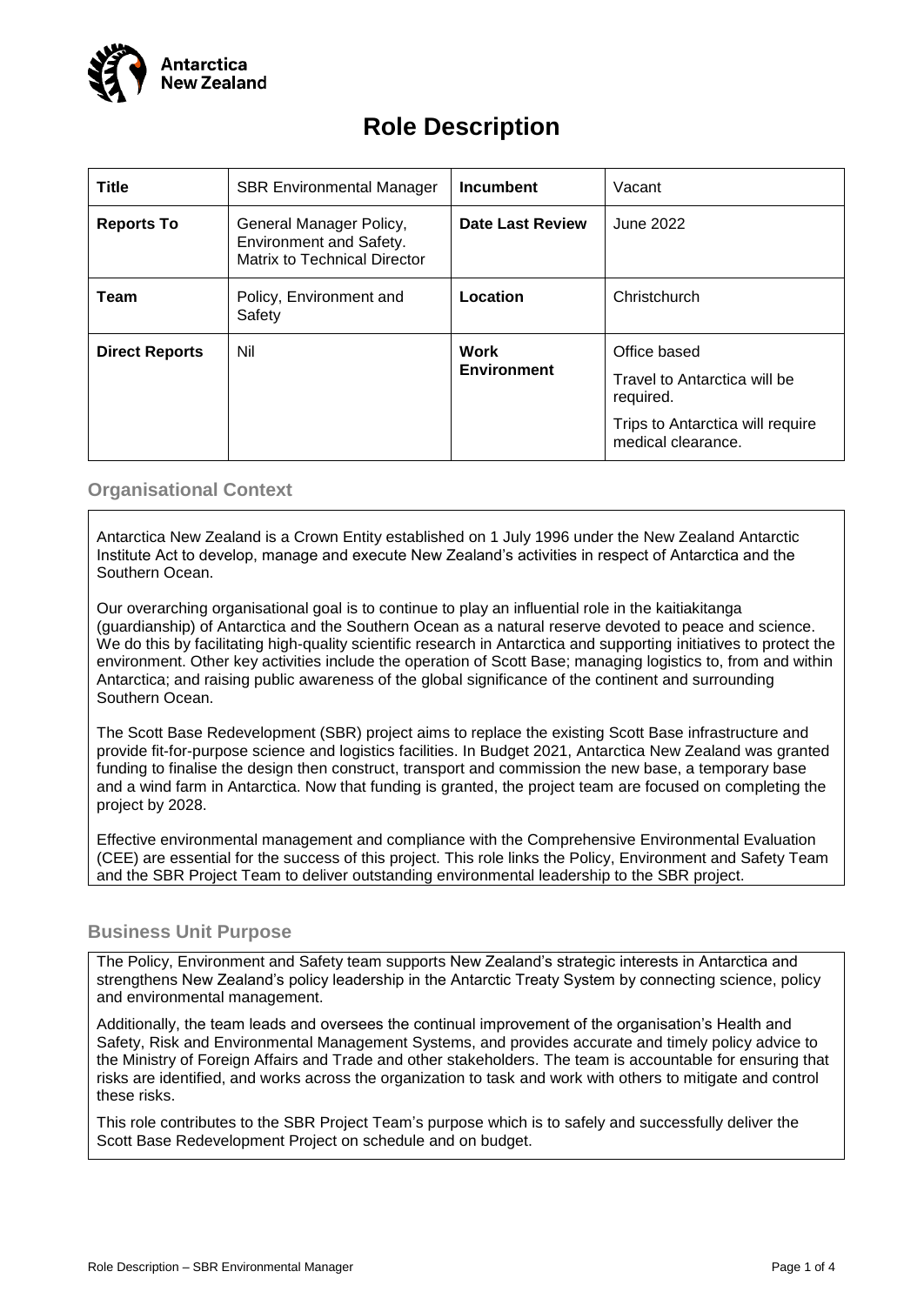

**Role purpose**

- Provide technical environmental leadership and support to contractors/construction staff implementing environmental controls to minimise the impacts of SBR in Antarctica.
- Support the integration of Antarctica New Zealand's Environmental Management System (EMS) within SBR.
- Lead the implementation of Green Star and ensure both Design and As-Built accreditation are achieved.
- Manage the development of the SBR Construction Environmental Management Plan (CEMP) in close cooperation with the contractor(s), and support the contractor's implementation of the CEMP to minimise environmental impacts in Antarctica.
- Provide technical environmental expertise and support New Zealand's implementation of the Antarctic Treaty System in the context of the SBR Project.

#### **Work of role**

#### **Environmental Leadership**

- Provide technical environmental expertise and leadership to the SBR Project.
- Champion environmental management through the SBR in multiple fora.
- Facilitate the integration of Antarctica New Zealand's EMS within SBR.
- Facilitate information sharing and close liaison between PES team and the SBR Project Team.

#### **Sustainable Design**

- Lead sustainable design principles within the project.
- Be the Green Star 'Champion' for the SBR Project (by being the Green Star Accredited Professional).
- Manage the custom Green Star rating tool certification process including:
	- Coordinate the delivery of Green Star credits assigned to the main contractor, design team, and Antarctica New Zealand;
	- Lead the delivery of Green Star credits assigned to Antarctica New Zealand; and
	- Prepare the submission to the New Zealand Green Building Council (NZGBC) ensuring we meet the assessment requirements for certification.

#### **Construction Environmental Management Plan**

- Manage the development of the CEMP and all sub plans in collaboration with the contractor(s).
- Support the induction and training of contractor teams to the Antarctica New Zealand EMS and project specific requirements.
- Support the implementation of the CEMP throughout the duration of the project.
- Support the application for resource consents or other permits required for New Zealand based work.

#### **Biosecurity Management**

- Support the development and implementation of the project's biosecurity plan.
- Lead the delivery of biosecurity audits and checks, in New Zealand and at Scott Base.
- Be the SBR representative on Antarctica New Zealand's Biosecurity Committee.

#### **Waste Management**

- Support the development and implementation of the project's waste management plan.
- Support the main contractor on waste minimisation and waste auditing.
- Be the SBR representative on Antarctica New Zealand's Waste Minimisation Group.

#### **Environmental Monitoring and Compliance**

- Lead the Comprehensive Environmental Evaluation (CEE) Environmental Monitoring programme.
- Conduct environmental audits and checks to verify compliance with the CEE, the CEMP (and sub plans) and Antarctica New Zealand's EMS.
- Monitor Health, Safety and Environmental (HSE) reports and undertake investigations where appropriate, regarding SBR related reports.
- Produce environmental monitoring reports for internal and external stakeholders including compliance requirements for CEE reporting.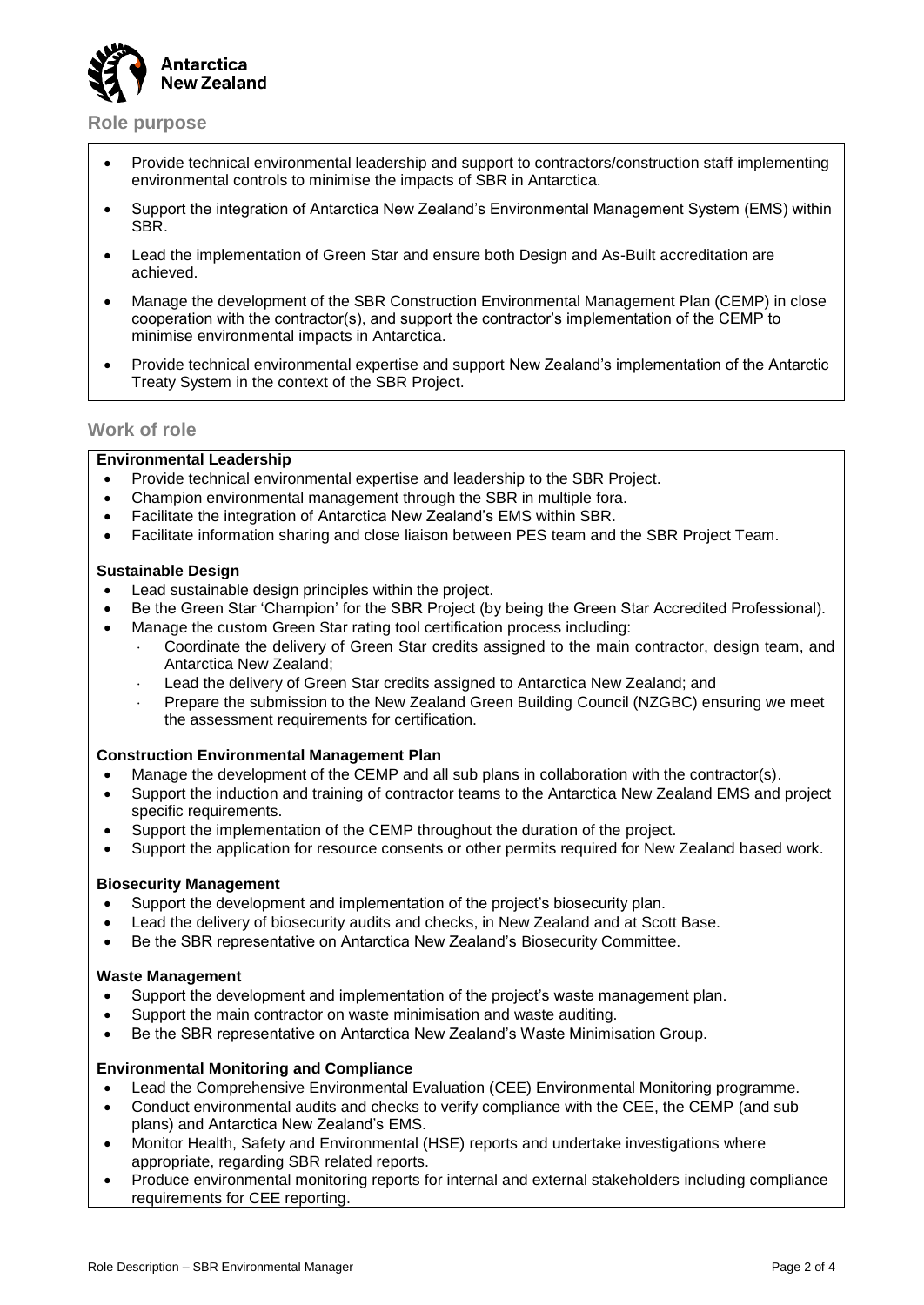

#### **Other Tasks**

- Fulfill requirements as outlined in the Health, Safety and Environmental Management systems.
- Ensure that relevant documents and records for business activities are created and maintained, and that all legislative requirements for record keeping are met.
- Any other task assigned by the GM Policy, Environment and Safety, or Technical Manager.

#### **Key challenges**

- Providing leadership to the SBR Project Team on environmental excellence in construction.
- Delivering environmental protection on a major project in Antarctica.
- Navigating the complexity of the Antarctic Treaty System and Green Star sustainability rating tool.
- Using contactors to best effect in an unfamiliar environment.

### **Key functional relationships**

| <b>Internal</b> | <b>SBR Project Team</b><br>$\bullet$                                                                                   |
|-----------------|------------------------------------------------------------------------------------------------------------------------|
|                 | Policy, Environment and Safety Team                                                                                    |
|                 | <b>Operations Team</b>                                                                                                 |
| <b>External</b> | Scott Base Redevelopment Design Team                                                                                   |
|                 | Scott Base Redevelopment Construction Team and their Health, Safety, Environment<br>and Quality staff                  |
|                 | Ministry of Foreign Affairs and Trade                                                                                  |
|                 | Ministry for Primary Industries                                                                                        |
|                 | Department of Conservation                                                                                             |
|                 | <b>Environmental Protection Authority</b>                                                                              |
|                 | Ministry for the Environment                                                                                           |
|                 | Crown Research Institutes, Universities and New Zealand scientists<br>$\bullet$                                        |
|                 | National Representatives to the Committee for Environmental Protection / other<br><b>National Antarctic Programmes</b> |

#### **Minimum capability necessary to work to role**

| <b>Capability area</b>                                 | <b>Description</b>                                                                                                                          |  |
|--------------------------------------------------------|---------------------------------------------------------------------------------------------------------------------------------------------|--|
| <b>Qualifications, Certificates</b><br>and Memberships | A degree in a relevant science field or environmental management.<br>Green Star Accredited Professional desirable                           |  |
| Knowledge, Skills and<br><b>Experience</b>             | Environmental management experience on major construction project<br>essential                                                              |  |
|                                                        | Experience in Environmental Impact Assessment                                                                                               |  |
|                                                        | Experience in developing and implementing Environmental Management<br>Plans for major construction projects                                 |  |
|                                                        | Experience undertaking and/or facilitating HSE audits                                                                                       |  |
|                                                        | Experience delivering sustainability rating tools, preferably Green Star                                                                    |  |
|                                                        | Excellent oral and written communication skills                                                                                             |  |
|                                                        | Demonstrated ability to work cooperatively with colleagues, consultants<br>and contractors to deliver excellent environmental results       |  |
|                                                        | Understanding and/or experience with the Resource Management Act<br>(1991) and its requirements                                             |  |
|                                                        | A high level of understanding and preferably some experience of the<br>Antarctic Treaty system and relevant national Antarctic legislation. |  |
|                                                        | Understanding of, and commitment to, tikanga and Treaty of Waitangi<br>principles                                                           |  |